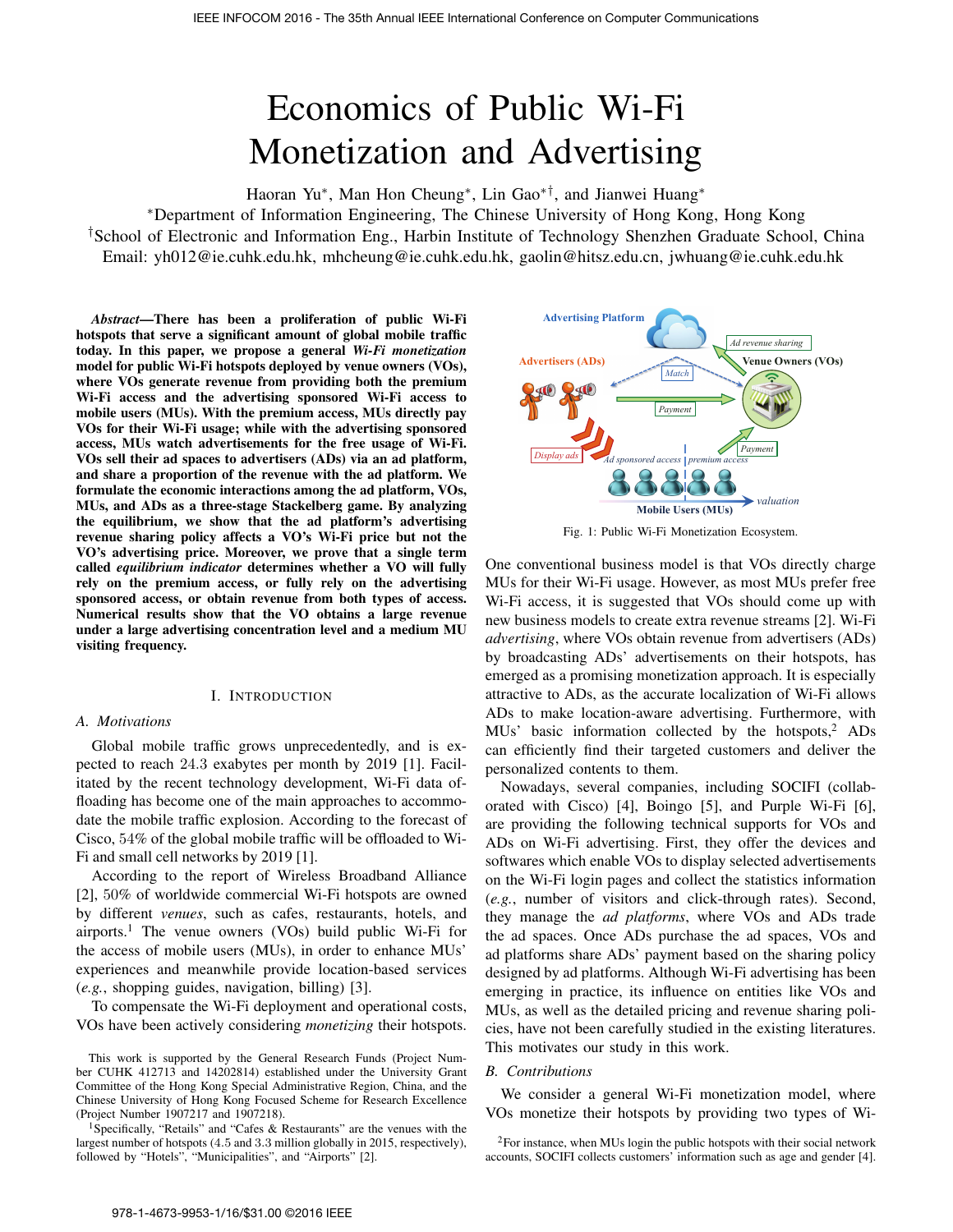Fi access: *premium access* and *advertising sponsored access*. With the premium access, MUs pay VOs according to certain pricing schemes. With the advertising sponsored access, MUs are required to watch the advertisements, after which MUs use Wi-Fi for free during a certain period.<sup>3</sup> Depending on the VOs' pricing schemes, MUs with different valuations on Wi-Fi connection time will choose different types of access. For MUs choosing the advertising sponsored access, VOs sell the corresponding ad spaces to ADs through participating in the ad platform. Fig. 1 illustrates the Wi-Fi monetization ecosystem.

In this work, we will study such a Wi-Fi monetization system from two aspects.

*1) Part 1:* In the first part of our work, we model the economic interactions among different decision makers as a *three-stage Stackelberg game*, and study the game equilibrium systematically. Specifically, in Stage I, the ad platform designs an advertising revenue sharing policy for each VO, which indicates the fraction of advertising revenue that a VO needs to share with the ad platform. In Stage II, each VO announces its Wi-Fi price to MUs for the premium access, and its advertising price to ADs. In Stage III, MUs choose the access types (premium or advertising sponsored access), and ADs decide the number of ad spaces to purchase from the VO.

We analyze the equilibrium of the proposed Stackelberg game systematically. Our analysis shows that: (i) the VO's advertising price (to ADs) in Stage II is independent of the ad platform's advertising revenue sharing policy in Stage I, as a VO always charges the advertising price to maximize the total advertising revenue; (ii) the VO's Wi-Fi price (to MUs) in Stage II is set based on the ad platform's sharing policy in Stage I, since a VO will increase the Wi-Fi price to push more MUs to the advertising sponsored access if the VO can keep more advertising revenue.

*2) Part 2:* In the second part of our work, we define an *equilibrium indicator*, which intuitively describes the VO's relative benefit in providing the premium access, compared with providing the advertising sponsored access. The value of the equilibrium indicator determines whether a VO will fully rely on the premium access, or fully rely on the advertising sponsored access, or obtain revenue from both types of access.

The key contributions of this work are as follows:

- *Novel Business Model for Wi-Fi Monetization*: To the best of our knowledge, this is the first work studying the advertising sponsored public Wi-Fi hotspots. We consider a general Wi-Fi monetisation model with both the premium access and the advertising sponsored access, which enable a VO to segment the market based on MUs' valuations, and maximize the VO's revenue.
- *Systematic Study of Public Wi-Fi Ecosystem*: We derive the optimal strategies for the ad platform, VOs, MUs, and ADs, and analyze the equilibrium of the three-stage game. We show that a single term called equilibrium indicator determines whether a VO only relies on the premium access, or only relies on the advertising sponsored access, or generates revenue from both types of access.

• *Simulation of Uniform Revenue Sharing Policy*: We construct simulations for the situation where the ad platform sets a uniform advertising revenue sharing ratio for all VOs. Simulation results show that under this uniform policy, the payoff of the VO with a large visiting frequency increases, and the payoff of the VO with a medium visiting frequency decreases.

## *C. Related Work*

Several recent works have studied the business models related to Wi-Fi networks. Duan *et al.* in [7] and Musacchio *et al.* in [8] studied the pricing schemes of Wi-Fi owners. Yu *et al.* in [9] analyzed the optimal strategies for network operators and VOs to deploy public Wi-Fi networks cooperatively. Gao *et al.* in [10] and Iosifidis *et al.* in [11] investigated the Wi-Fi capacity trading problem, where cellular network operators lease third-party Wi-Fi offload their traffic. Manshaei *et al.* in [12] and Afrasiabi *et al.* in [13] analyzed the problem where Wi-Fi owners collaborate and share Wi-Fi access points. Different from these works, we study the monetization of public Wi-Fi through the Wi-Fi advertising, and focus on the economic interactions among different entities in the entire ecosystem.

A closely related work on Wi-Fi advertising is [14], where Bergemann *et al.* considered an advertising market where ADs have different market shares. Differences between [14] and our work are as follows. First, in [14], an MU is only interested in one AD's product, while in our model, an MU can be interested in multiple ADs' products. Second, in [14], authors analyzed the market with an infinite number of ADs, while in our work, we first analyze the problem with a finite number of ADs, and then consider the limiting asymptotic case with an infinite number of ADs. Moreover, in [15], [16], authors explored the influence of the targeting on the advertising market. However, none of the works [14]–[16] considered the ad platform and the associated advertising revenue sharing, which is a key focus of our study.

## II. SYSTEM MODEL

In this section, we define the strategies of four types of decision makers in the Wi-Fi monetization ecosystem: the ad platform, VOs, ADs, and MUs. We formulate their interactions as a three-stage Stackelberg game.

## *A. Ad Platform*

The ad platform plays two major roles in the ecosystem. First, it offers the platform for VOs to find out ADs and sell their ad spaces to ADs. Second, it offers the necessary technical supports for VOs to display advertisements on their Wi-Fi hotspots. $4\text{ To compensate}$  its operational cost, the ad platform will share a fraction of the VOs' revenue collected from selling ad spaces to ADs.<sup>5</sup>

<sup>&</sup>lt;sup>3</sup>As an example, SOCIFI technically supports the premium access as well as the advertising sponsored access for its subscribed VOs [4].

<sup>4</sup>SOCIFI Media Network is the ad platform managed by SOCIFI [4]. It collects visitors' data, provides the statistics such as the click-through rates, and supports the ad display in different formats (*e.g.*, website, video, message).

<sup>&</sup>lt;sup>5</sup>As stated in [4], there is no cost for VOs to register SOCIFI Media Network, which earns profits from sharing revenue with VOs.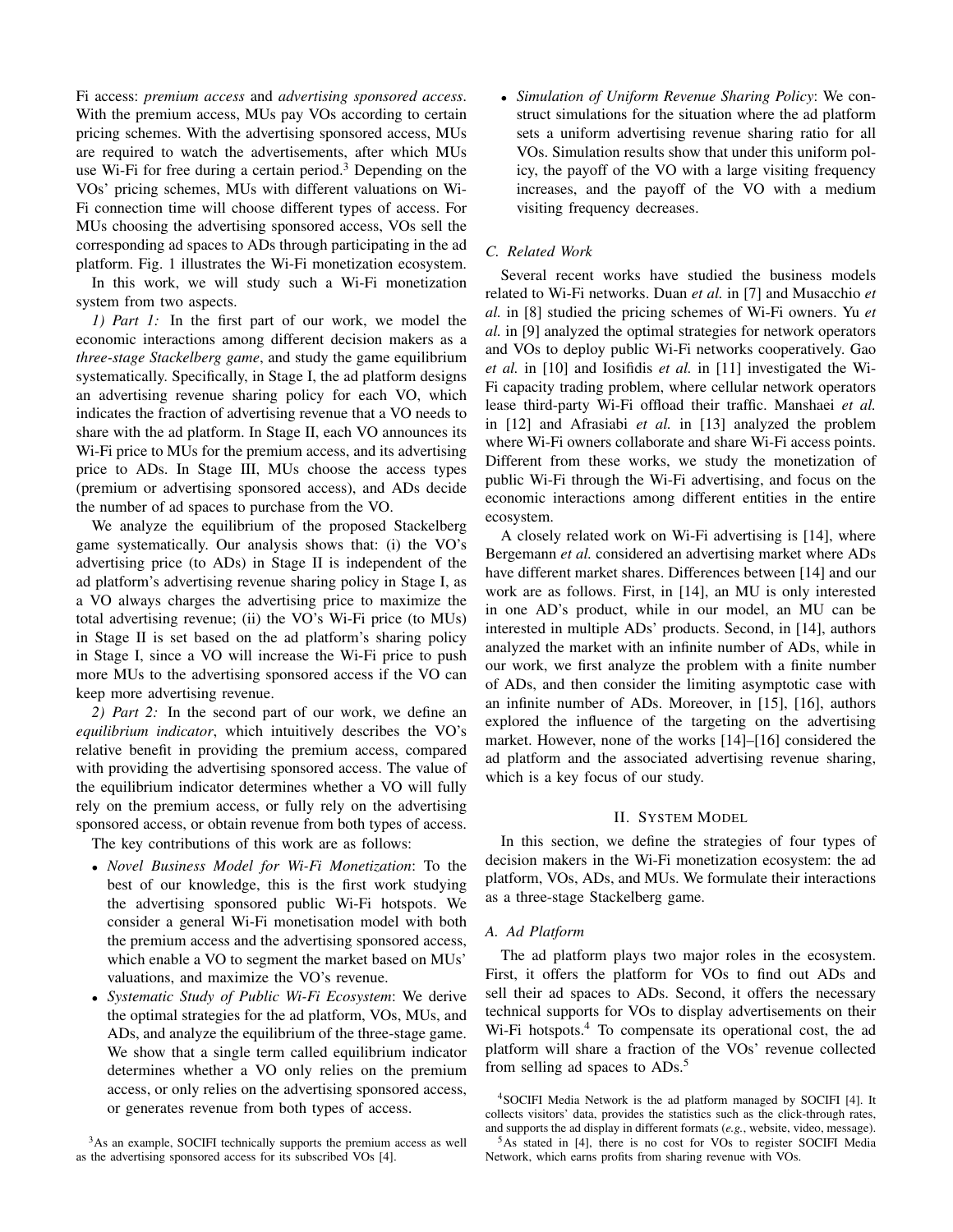

Fig. 2: Illustration of Wi-Fi Access.

**Revenue Sharing Ratio**  $\delta$ : We consider a simple model, where there is no coupling among different venues or VOs (which is the case in most real situations). Hence, we can focus on a particular VO without loss of generality. Let  $\delta \in [0,1]$ denote the ad platform's revenue sharing policy for the VO, which corresponds to the fraction of the advertising revenue that the VO needs to transfer to the ad platform. In Section VII, we will further discuss the coupling among VOs, and allow the ad platform to set a uniform  $\delta_U \in [0, 1]$  for all VOs.

## *B. VO's Pricing Decision*

The VO provides two types of Wi-Fi access for MUs: the premium access and the advertising sponsored access.

**Wi-Fi Price**  $p_f$ : We assume that the VO charges the premium access based on a time segment structure: Each time segment has a fixed length (e.g., 30 minutes), and the VO charges  $p_f$  per time segment. Fig. 2 illustrates an example, where the length of one time segment is 30 minutes. If an MU chooses the premium access for two segments, it pays  $2p_f$ , and can use the Wi-Fi for the entire 60 minutes.

Advertising Price  $p_a$ : The MU can also use the Wi-Fi for free by choosing the advertising sponsored access. In this case, the MU has to watch an advertisement at the beginning of each time segment. To guarantee the fairness among the MUs that choose the advertising sponsored access, we assume that all advertisements have the same displaying time. Let  $p_a$  denote the advertising price for ADs (for showing one advertisement). In the example of Fig. 2, the ad display time is 1 minute. If an MU chooses the advertising sponsored access for two segments, it needs to watch 2 minutes of advertisements, and can use the Wi-Fi for the remaining 58 minutes free of charge. Meanwhile, the VO can obtain a revenue  $2p_a$  from ADs.

## *C. MUs' Access Choices*

MU's Payoff and Decision: We consider the operations in a certain period  $(e.g.,$  one week).<sup>6</sup> Let N denote the number of MUs visiting the VO during the period. We use  $\theta \in [0, \theta_{\text{max}}]$  to describe a particular MU's valuation on the Wi-Fi connection. We assume that  $\theta$  follows the uniform distribution.<sup>7</sup>

Let  $d \in \{0, 1\}$  denote an MU's access choice, with  $d = 0$ denoting the ad sponsored access, and  $d = 1$  denoting the premium access. We normalize the length of each segment to 1, and define the payoff of a type-θ MU in *one* time segment as

$$
\Pi^{\text{MU}}\left(\theta,d\right) = \begin{cases} \theta\left(1-\beta\right), & \text{if } d = 0, \\ \theta - p_f, & \text{if } d = 1, \end{cases}
$$
 (1)

<sup>6</sup>The time length of the period is chosen such that all the system parameters introduced in this paper can be well approximated by constants.

 $7$ The uniform distribution has been widely used to model MUs' valuations on the wireless service [7], [17]. The consideration of other distributions does not change the main conclusions in this paper.

where  $\beta \in [0, 1]$  and term  $1 - \beta$  describes the discount of the MU's utility due to the inconvenience of watching advertisements.<sup>8</sup> When  $d = 0$ , the MU's equivalent Wi-Fi usage time during each time segment is  $1 - \beta$ ; when  $d = 1$ , the MU pays  $p_f$  to use the Wi-Fi during the whole segment.

Each MU will choose an access type that maximizes its payoff. Let  $\varphi_f(p_f), \varphi_a(p_f) \in [0,1]$  denote the fractions of MUs choosing the premium access and the advertising sponsored access under price  $p_f$ , respectively.

MUs' Visiting Frequency  $\lambda$ : We further assume that the number of time segments that an MU demands at the venue within the considered period (say one week) is a random variable  $k$  with domain  $\mathbb{N}$ , and follows the Poisson distribution with parameter  $\lambda > 0$ . We assume that all MUs visiting the venue have the homogenous parameter  $\lambda$ . Since  $\lambda = \mathbb{E} \{k\}, \lambda$ reflects MUs' visiting frequency at the venue, and a larger  $\lambda$ implies that MUs visit the venue more often.

Since the current Wi-Fi technology already achieves a large throughput, we assume that the capacity of the VO's Wi-Fi is not a bottleneck and can be considered as unlimited.<sup>9</sup>

## *D. ADs' Advertising Model*

There are M ADs who seek to display advertisements at the venue. We assume that MUs have intrinsic interests on different ADs' products. An MU will purchase a particular AD's product, if and only if it is interested in that AD's product, and meanwhile sees the AD's advertisement at least once. This assumption reflects the *complementary perspective* of advertising [18], and has been widely used in the advertising literature [14]–[16]. Intuitively, this assumption means that the advertising does not change the consumers' preferences, but becomes a necessary condition to generate a purchase.<sup>10</sup>

AD's Popularity  $\sigma$ : We define the popularity of an AD as the percentage of MUs who are interested in the AD's product. Each AD's popularity at the venue is described by its type  $\sigma$ , which is uniformly distributed in  $[0, \sigma_{\text{max}}]$ . We assume the popularity of a type- $\sigma$  AD is

$$
s(\sigma) \triangleq \gamma e^{-\gamma \sigma}, \tag{2}
$$

<sup>8</sup>In Fig. 2's example, the time segment length is 30 minutes. If an MU chooses the advertising sponsored access and its utility is equivalent to the case where it directly uses Wi-Fi for 20 minutes (which we call *equivalent Wi-Fi usage time*) without watching advertisements, parameter  $β$  is computed as  $1-\frac{20}{30}=\frac{1}{3}$ . In this case, watching the advertisements generates significant discomfort than the actual length of ad display.

<sup>9</sup>The similar assumption on the unlimited Wi-Fi capacity has been made in reference [7]. Next we briefly discuss the problem with a limited Wi-Fi capacity. First, if the capacity is limited but MUs who choose  $d = 0$  and  $d = 1$  experience the same congestion level, then essentially it will not change our analysis. Second, if MUs with  $d = 0$  and  $d = 1$  experience different congestion levels but the difference in the congestion level is a constant, then the congestion difference can be easily factorized in our model, and also does not change the results. Third, if MUs with  $d = 0$  and  $d = 1$  experience different congestion levels and the difference is not a constant, the analysis will be more complicated, and we will discuss this in our future work.

<sup>10</sup>Besides the *complementary perspective*, reference [18] also mentioned the *persuasive perspective*, where the advertising alters consumers' preferences. We will study the persuasive perspective in our future work.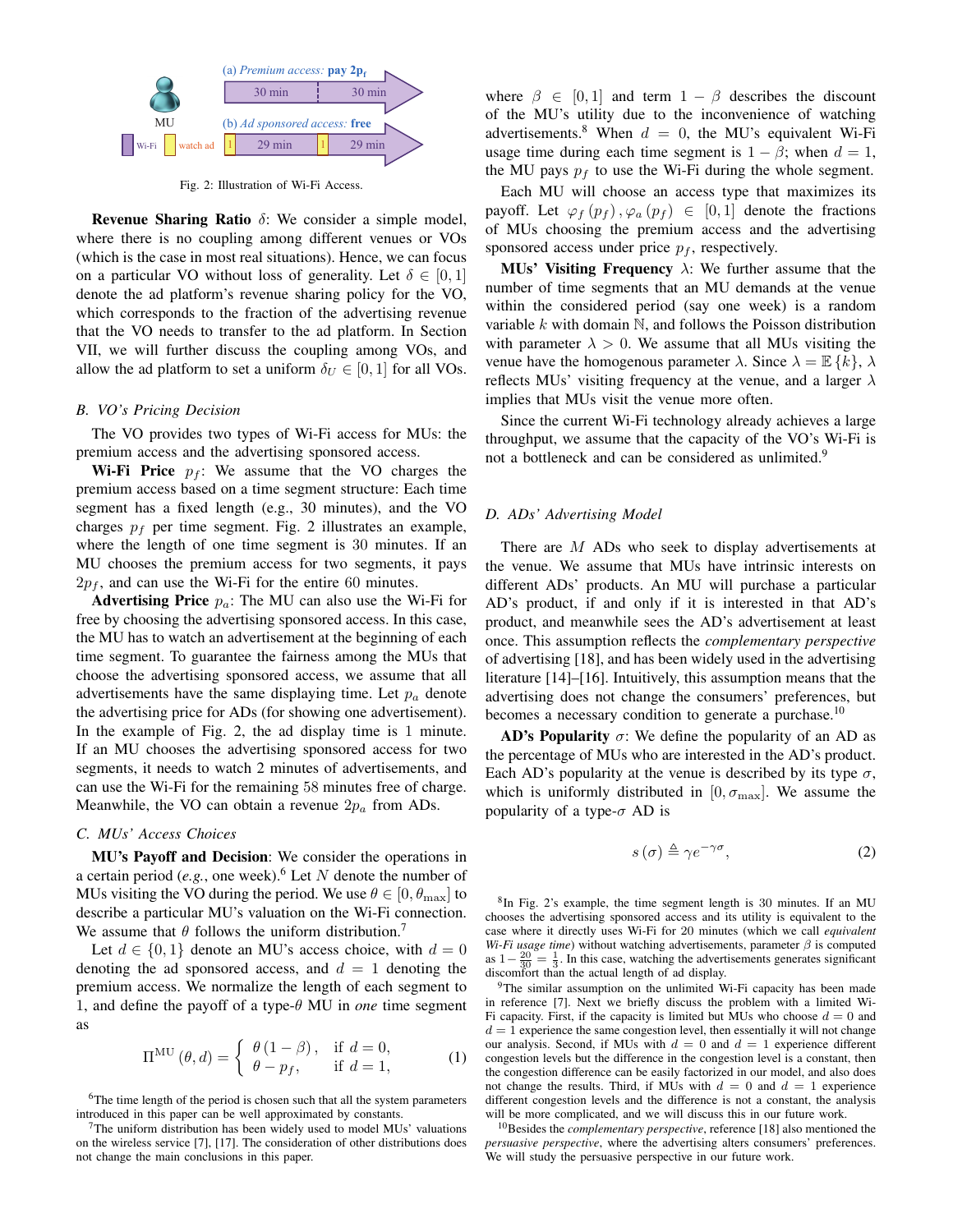

Fig. 3: Comparison of Venues with Different  $\gamma$ .

where  $\gamma \in (0, 1]$ .<sup>11</sup> It is easy to find that  $s(\sigma)$  is decreasing in the type index  $\sigma$  and  $s(\sigma) \leq 1$ . The parameter  $\gamma$  measures the advertising *concentration level* at the venue, which is defined as the asymmetry of the popularities of ADs with different type σ. A large  $\gamma$  implies a high advertising concentration level, since those ADs with small values of  $\gamma$  have much higher popularities than other ADs.

In Fig. 3, we show different types of ADs' popularities at an electronics store and a cafe, respectively. Since the electronics store is more specialized and most visitors have interests on the electronics products, the phone AD and computer AD are much more popular than other types of ADs. Hence, the concentration level  $\gamma$  of the electronics store is high. On the contrary, the cafe is less specialized and has a lower concentration level than the electronics store.

Advertisement Display: Next we introduce the advertisement displaying setting. Recall that the number of time segments that an MU demands is Poisson distributed with an average of  $\lambda$  (segments/MU), and the proportion of MUs choosing the advertising sponsored access is  $\varphi_a(p_f)$ . Hence, the expected number of ad spaces that the VO has during the entire time period is  $\lambda N \varphi_a(p_f)$ . Let m be the number of advertisements that an AD decides to display at the venue. We assume when an MU chooses the advertising sponsored access, at the beginning of every time segment, the VO shows an advertisement from the AD to the MU with probability<sup>12</sup>

$$
\frac{m}{\lambda N \varphi_a(p_f)}.\t\t(3)
$$

**AD's Payoff:** Next we study a type- $\sigma$  AD's payoff. For an MU choosing the advertising sponsored access, the probability that it demands  $k \in \mathbb{N}$  time segments is  $\frac{e^{-\lambda} \lambda^k}{k!}$  $\frac{K}{k!}$ , and the probability that it does not see the AD's advertisement during these k time segments is  $\left(1 - \frac{m}{\lambda N \varphi_a(p_f)}\right)^k$ . Therefore, considering all possibilities of  $k$ , the probability for this MU to see the



Fig. 4: Three-Stage Stackelberg Game.

AD's advertisement *at least once* is

$$
1 - \sum_{k=0}^{\infty} \left( \frac{e^{-\lambda} \lambda^k}{k!} \left( 1 - \frac{m}{\lambda N \varphi_a(p_f)} \right)^k \right). \tag{4}
$$

Based on the Maclaurin expansion of the exponential function, the probability above equals

$$
1 - e^{-\frac{m}{N\varphi_a(p_f)}}, \tag{5}
$$

which is an increasing and concave function of  $m$ .

Recall that an MU will purchase the AD's product, if and only if the MU is interested in the AD's product and sees its advertisement at least once. We use  $\Pi^{\text{AD}}(\sigma, m)$  to denote a type- $\sigma$  AD's payoff, and have

$$
\Pi^{\text{AD}}(\sigma, m) = aN\varphi_a(p_f)s(\sigma)\left(1 - e^{-\frac{m}{N\varphi_a(p_f)}}\right) - p_a m. \tag{6}
$$

The parameter  $a$  is the profit that an AD generates when an MU purchases its product,<sup>13</sup>  $N\varphi_a(p_f)$  is the number of MUs choosing the advertising sponsored access,  $s(\sigma)$  is the type- $\sigma$ AD's popularity, and  $p_a$  is the VO's advertising price.

## *E. Three-Stage Stackelberg Game*

We formulate the interactions among the ad platform, the VO, MUs, and ADs by a three-stage Stackelberg game, as illustrated in Fig. 4. From Section III to Section V, we analyze the three-stage game by backward induction.

## III. STAGE III: MUS' ACCESS AND ADS' ADVERTISING

In this section, we analyze MUs' optimal access strategies and ADs' optimal advertising strategies in Stage III, given the ad platform's revenue sharing policy  $\delta$  in Stage I, and the VO's pricing decisions  $p_f$  and  $p_a$  in Stage II.

## *A. MUs' Optimal Access*

Equation (1) characterizes an MU's payoff for one time segment. Since an MU's payoff for multiple time segments is simply the summation of its payoff for each time segment, an MU's access choice only depends on its type  $\theta$  and is independent of the number of time segments it demands. Equation (1) suggests that a type- $\theta$  MU will choose  $d = 1$ 

<sup>11</sup>Reference [14] used a similar exponential function to model the market share of a particular AD. However, reference [14] considered a model with an infinite number of ADs, and directly made assumptions on an AD's market share. In our work, we model a finite number of ADs, and use a randomly distributed parameter  $\sigma$  to describe an AD's popularity. In Section IV, we first analyze the VO's optimal pricing for a finite number of ADs, and then focus on the limiting asymptotic case with an infinite number of ADs. Therefore, compared with [14], our model and analysis are different and more reasonable.

<sup>&</sup>lt;sup>12</sup>As shown in the later analysis, the VO will set  $p_a$  large enough so that the total number of displayed advertisements does not exceed  $\lambda N \varphi_a(p_f)$ . Hence, the summation of (3) over all ADs will not be greater than 1.

<sup>&</sup>lt;sup>13</sup>Since our work focuses on studying the heterogeneity of ADs' popularities, we assume  $a$  is homogeneous for all ADs at the venue.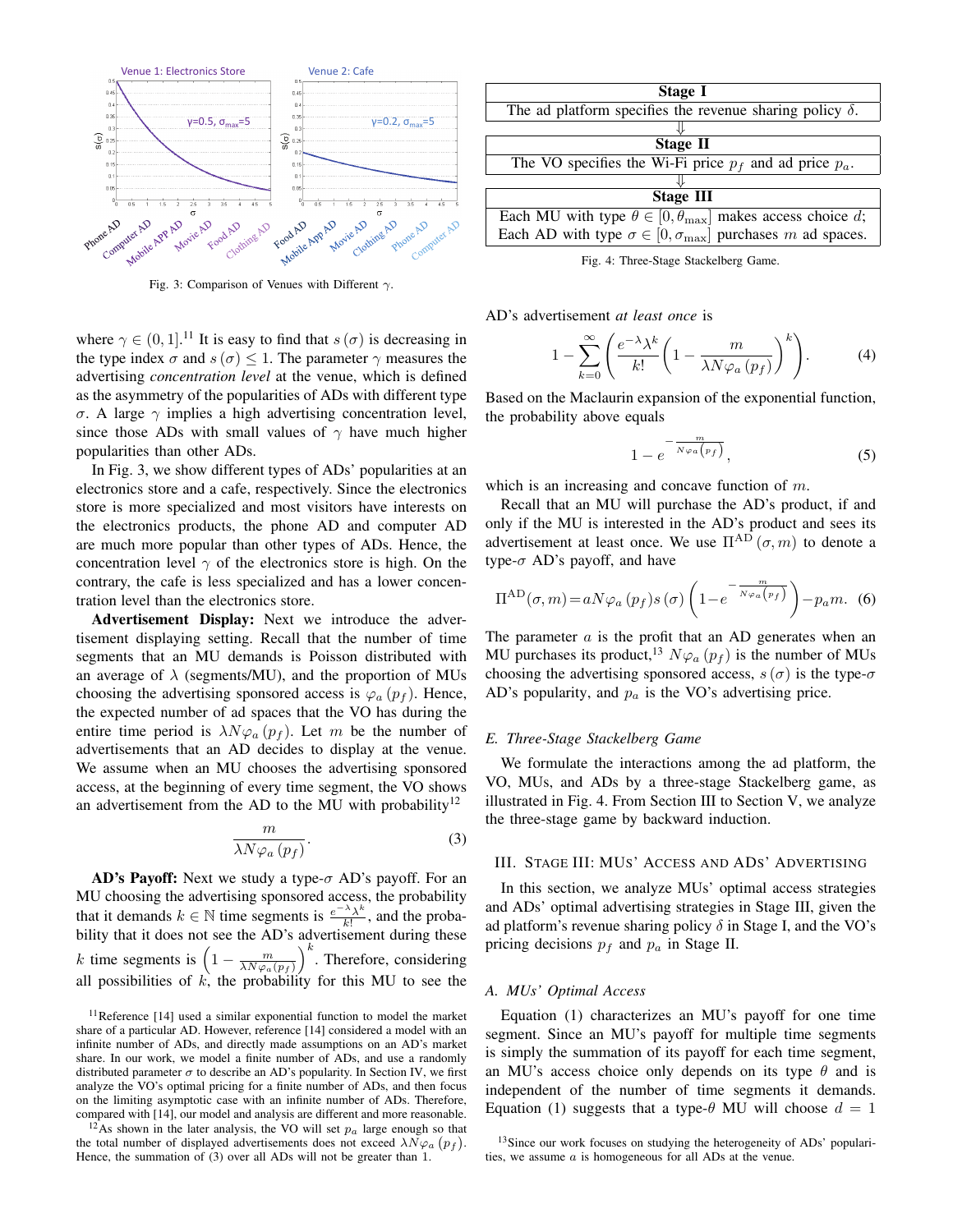if  $\theta - p_f \ge \theta (1 - \beta)$ , and  $d = 0$  otherwise. Therefore, the optimal access choice of a type- $\theta$  MU is

$$
d^*(\theta, p_f) = \begin{cases} 1, & \text{if } \theta \ge \theta_T(p_f), \\ 0, & \text{if } \theta < \theta_T(p_f), \end{cases}
$$
 (7)

where  $\theta_T(p_f) \triangleq \min\left\{\frac{p_f}{\beta}, \theta_{\text{max}}\right\}$  is the *threshold user type*. Intuitively, MUs with high valuations on the Wi-Fi connection will pay and use the Wi-Fi for the whole time segment, while MUs with low valuations will watch advertisements to have the free Wi-Fi consumptions.

Since  $\theta$  follows the uniform distribution, under price  $p_f$ , the fractions of MUs choosing different types of access are

$$
\varphi_a(p_f) = \frac{\theta_T(p_f)}{\theta_{\text{max}}}
$$
 and  $\varphi_f(p_f) = 1 - \frac{\theta_T(p_f)}{\theta_{\text{max}}}$ . (8)

## *B. ADs' Optimal Advertising*

According to (6), a type- $\sigma$  AD's problem is as follows.

Problem 1. *The type-*σ *AD determines the optimal number of ad displays* m<sup>∗</sup> *by solving*

$$
\max aN\varphi_a(p_f)s(\sigma)\left(1-e^{-\frac{m}{N\varphi_a(p_f)}}\right)-p_am\qquad(9)
$$

$$
var. \t m \ge 0,
$$
\t(10)

*where*  $s(\sigma)$  *is the type-* $\sigma$  *AD's popularity defined in (2).* 

Hence, the type- $\sigma$  AD's optimal advertising strategy is:

$$
m^*(\sigma, p_f, p_a) =
$$
  
\n
$$
\begin{cases}\nN\varphi_a(p_f) \left( \ln \left( \frac{a\gamma}{p_a} \right) - \gamma \sigma \right), & \text{if } 0 \le \sigma \le \sigma_T (p_a), \\
0, & \text{if } \sigma_T (p_a) < \sigma \le \sigma_{\text{max}},\n\end{cases}
$$
\n(11)

where  $\sigma_T(p_a) \triangleq \min\left\{\frac{1}{\gamma} \ln\left(\frac{a\gamma}{p_a}\right), \sigma_{\max}\right\}$  is the *threshold AD type*, indicating whether an AD places advertisements.

It is easy to see that  $m^*(\sigma, p_f, p_a)$  is non-increasing in the AD's type  $\sigma$ . The reason is that an AD's popularity  $s(\sigma)$ decreases with its type  $\sigma$ . Only for ADs with high popularities, the benefit of advertising can compensate the cost of purchasing the ad spaces from the VO.

Moreover,  $m^*(\sigma, p_f, p_a)$  increases with the number of MUs choosing the advertising sponsored access,  $N\varphi_a(p_f)$ . However, the threshold  $\sigma_T$  ( $p_a$ ) is independent of  $N\varphi_a$  ( $p_f$ ). When  $N\varphi_a(p_f)$  increases, the number of MUs that both choose the advertising sponsored access and like the product from an AD with type  $\sigma = \sigma_T (p_a)$  indeed increases. While expression (5) implies that since there are more MUs, the probability for an MU to see the advertisements from the AD with type  $\sigma = \sigma_T(p_a)$  decreases. As a result, the change of  $N\varphi_a(p_f)$  does not affect the number of ADs who choose to display advertisements at the venue.

## IV. STAGE II: VO'S WI-FI AND ADVERTISING PRICING

In this section, we study the VO's advertising pricing  $p_a$  and Wi-Fi pricing  $p_f$  in Stage II, given the ad platform's revenue sharing policy  $\delta$  in Stage I, and considering the prediction of MUs and ADs' strategies in Stage III.

# *A. VO's Optimal Advertising Price*  $p_a^*$

We first assume that  $p_f$  is fixed and optimize the VO's advertising price  $p_a$ . In the next subsection, we will optimize  $p_f$ , by considering the result in this subsection.

Let  $Q(p_a)$  denote the expected total number of sold ad spaces to all ADs. According to (11), if  $p_a > a\gamma$ , no AD will purchase the ad spaces and  $Q(p_a) = 0$ ; if  $0 \leq p_a \leq a\gamma$ , we compute  $Q(p_a)$  as follows:

$$
Q(p_a) = M \int_0^{\sigma_T(p_a)} \frac{1}{\sigma_{\text{max}}} N \varphi_a(p_f) \left( \ln \left( \frac{a\gamma}{p_a} \right) - \gamma \sigma \right) d\sigma
$$

$$
= \frac{M N \varphi_a(p_f)}{\sigma_{\text{max}}} \left( \ln \left( \frac{a\gamma}{p_a} \right) \sigma_T(p_a) - \frac{\gamma}{2} \sigma_T^2(p_a) \right), \qquad (12)
$$

where M is the number of ADs, and  $\frac{1}{\sigma_{\text{max}}}$  is the probability density function for an AD's type  $\sigma$ .

We define  $\Pi_a^{\text{VO}}(p_f, p_a, \delta)$  as the VO's expected advertising revenue. It is easy to obtain

$$
\Pi_a^{\text{VO}}(p_f, p_a, \delta) = \begin{cases} (1-\delta)p_a Q(p_a), & \text{if } 0 \le p_a \le a\gamma, \\ 0, & \text{if } p_a > a\gamma. \end{cases} (13)
$$

where  $1 - \delta$  denotes the fraction of advertising revenue that the VO keeps under the ad platform's policy. Based on (13), we formulate the VO's advertising pricing problem as follows.

**Problem 2.** The VO determines  $p_a^*$  by solving

$$
\max \quad (1 - \delta) \, p_a Q \, (p_a) \tag{14}
$$

$$
\text{s.t.} \qquad Q\left(p_a\right) \le \lambda N \varphi_a\left(p_f\right),\tag{15}
$$

$$
\text{var} \qquad 0 \le p_a \le a\gamma,\tag{16}
$$

(11)  $\lambda N \varphi_a(p_f)$  *ad spaces. where constraint (15) means that the VO can sell at most*

The solution to Problem 2 is summarized in the following proposition.

Proposition 1 (Advertising price). *The VO's optimal advertising price* p ∗ a *is independent of the ad platform's advertising revenue sharing policy* δ*, and is given by*

$$
p_a^* = \begin{cases} a\gamma e^{-\sqrt{\frac{2\lambda\gamma\sigma_{\max}}{M}}}, & \text{if } \frac{\lambda}{M} \le \min\left\{\frac{\gamma\sigma_{\max}}{2}, 1, \frac{2}{\gamma\sigma_{\max}}\right\},\\ a\gamma e^{-\left(\frac{\gamma\sigma_{\max}}{2} + \frac{\lambda}{M}\right)}, & \text{if } \frac{\gamma\sigma_{\max}}{2} \le \frac{\lambda}{M} \le 1,\\ a\gamma e^{-\left(\frac{\gamma\sigma_{\max}}{2} + 1\right)}, & \text{if } \frac{\gamma\sigma_{\max}}{2} \le 1 \le \frac{\lambda}{M},\\ a\gamma e^{-2}, & \text{other cases.} \end{cases} \tag{17}
$$

We observe that the expression of  $p_a^*$  is sensitive to the number of ADs  $M$ , and the parameter of ADs' popularity distribution  $\sigma_{\text{max}}$ . To facilitate the later analysis, we focus on a large advertising market in the rest of the paper with the following assumption.<sup>14</sup>

Assumption 1. *There are infinitely many ADs in the advertising market, i.e.,*  $M \rightarrow \infty$ *, and the lowest popularity among all types of ADs is zero, i.e.,*  $\sigma_{\text{max}} \rightarrow \infty$ *.* 

<sup>14</sup>Assumption 1 is for the sake of presentations. Without Assumption 1, there will be seven different regimes (which are divided based on the relations among  $\frac{\lambda}{M}$ ,  $\frac{\gamma \sigma_{\text{max}}}{2}$ ,  $\frac{2}{\gamma \sigma_{\text{max}}}$ , and 1) that we need to discuss (and we can solve), and we will not be able to include the full analysis here due to the space limit. The consideration of finite systems without Assumption 1 does not change the main results in the later sections. In reference [14], the authors directly modeled and analyzed the advertising market with an infinite number of ADs.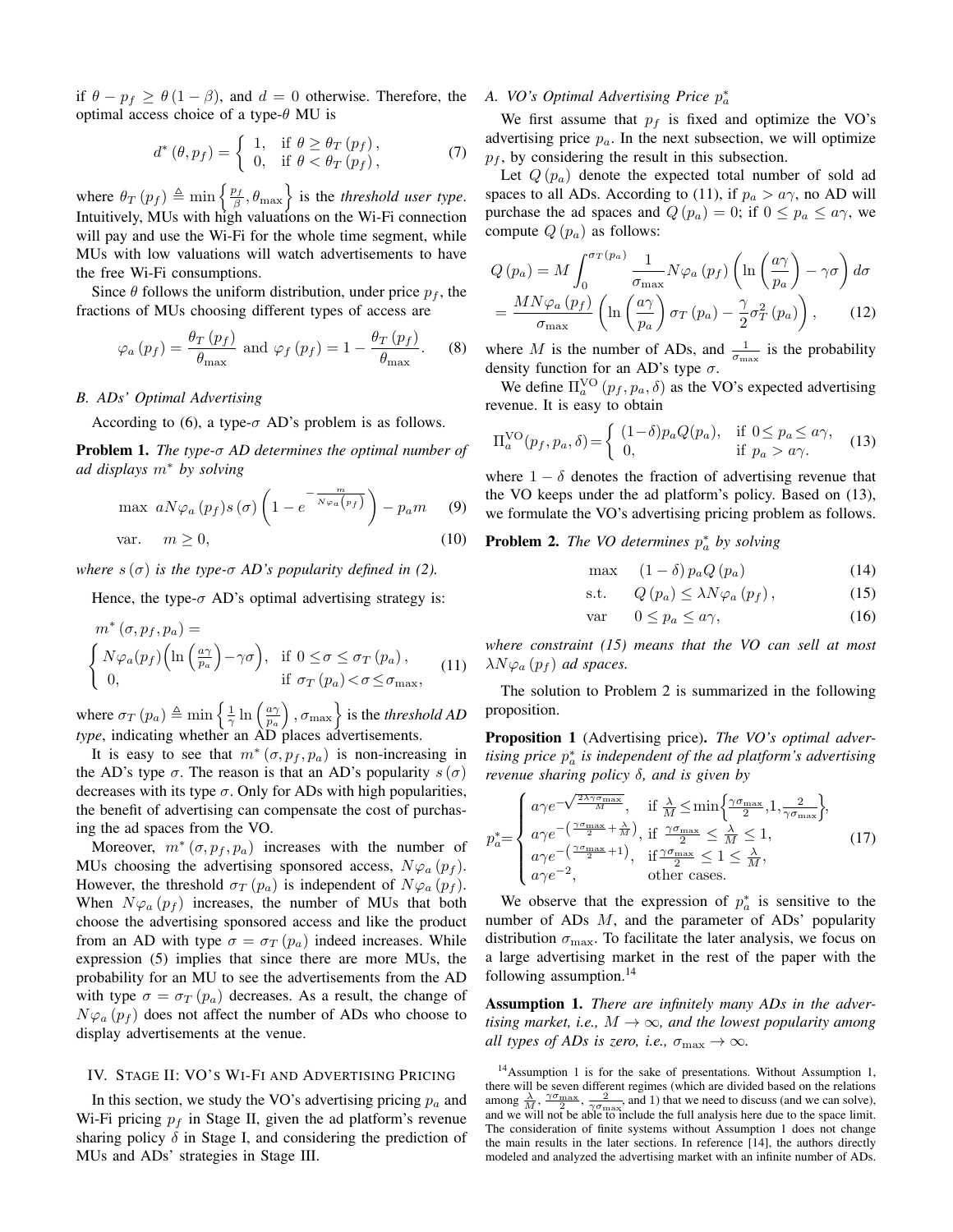We define  $p_a^{\infty}$  as the VO's optimal advertising price under Assumption 1. According to Proposition 1, we conclude  $p_a^{\infty}$ in the following proposition.<sup>15</sup>

Proposition 2 (Advertising price with Assumption 1). *Under* Assumption 1, The VO's optimal advertising price  $p_a^{\infty}$  is

$$
p_a^{\infty} = \begin{cases} a\gamma e^{-\sqrt{\frac{2\lambda\gamma}{\eta}}}, & \text{if } 0 < \lambda \le \frac{2\eta}{\gamma}, \\ a\gamma e^{-2}, & \text{if } \lambda > \frac{2\eta}{\gamma}, \end{cases}
$$
 (18)

*where*  $\eta \triangleq \lim_{M, \sigma_{\text{max}} \to \infty}$  $\frac{M}{\sigma_{\max}}$  and takes a value in  $[0, \infty)$ .

Next we explain the physical meaning of  $\eta$ . Under Assumption 1, if we randomly pick an MU, the expected number of ADs that the MU likes is computed as

$$
\lim_{M,\sigma_{\text{max}} \to \infty} M \int_0^{\sigma_{\text{max}}} \frac{s(\sigma)}{\sigma_{\text{max}}} d\sigma = \lim_{M,\sigma_{\text{max}} \to \infty} \frac{M}{\sigma_{\text{max}}},\quad (19)
$$

which is  $\eta$ . Hence,  $\eta$  describes the popularity of the ad market.

Next we discuss the VO's advertising price  $p_a^{\infty}$  with  $\lambda \in$ Next we discuss the VO's advertising price  $p_a^{\infty}$  with  $\lambda \in (0, \frac{2\eta}{\gamma}]$  and  $\lambda \in (\frac{2\eta}{\gamma}, \infty)$ , respectively.

*1) Small*  $\lambda$  *with*  $\lambda \in \left(0, \frac{2\eta}{\gamma}\right]$ : The advertising price  $p_a^{\infty}$ decreases with  $\lambda$ . This is because MUs' small demand rate  $\lambda$ leads to a limited number of ad spaces. When  $\lambda$  increases, the VO has more ad spaces to sell, and will decrease  $p_a^{\infty}$  to attract more ADs. We can verify that the number of sold ad spaces is  $\lambda N \varphi_a(p_f)$ , *i.e.*, the VO always sells out all of the spaces. We call ADs that purchase the ad spaces as *active* ADs, and the number of active ADs is

$$
M\frac{\sigma_T\left(p_a^{\infty}\right)}{\sigma_{\text{max}}} = \sqrt{\frac{2\lambda\eta}{\gamma}}.\tag{20}
$$

Moreover, the VO's expected advertising revenue is

$$
\Pi_a^{\text{VO}}\left(p_f, p_a^{\infty}, \delta\right) = \left(1 - \delta\right) a N \varphi_a\left(p_f\right) \lambda \gamma e^{-\sqrt{\frac{2\lambda \gamma}{\eta}}}. \tag{21}
$$

Both (20) and (21) increase with  $\lambda$  for the small  $\lambda$  value.

2) Large  $\lambda$  with  $\lambda \in \left(\frac{2\eta}{\gamma}, \infty\right)$ : The advertising price  $p_a^{\infty}$ is independent of  $\lambda$ . The reason is that, under MUs' large demand rate  $\lambda$ , the VO has sufficient ad spaces to sell, so it can directly set  $p_a^{\infty}$  to maximize the objective function (14) while guaranteeing the capacity constraint (15) satisfied. We can verify that the number of sold ad spaces  $Q(p_a^{\infty})$  is  $\frac{2\eta}{\gamma} N \varphi_a(p_f)$ , which is smaller than the capacity  $\lambda N \varphi_a(p_f)$ .<sup>16</sup> Furthermore, the expected number of active ADs is

$$
M\frac{\sigma_T\left(p_a^{\infty}\right)}{\sigma_{\text{max}}} = \frac{2\eta}{\gamma},\tag{22}
$$

and the VO's expected advertising revenue is

$$
\Pi_a^{\text{VO}}\left(p_f, p_a^{\infty}, \delta\right) = 2\left(1 - \delta\right) a N \varphi_a\left(p_f\right) \eta e^{-2}.\tag{23}
$$

Both (22) and (23) are independent of  $\lambda$ .

<sup>15</sup>In Section VII, we show that even without Assumption 1, the  $p_a^{\infty}$  derived in Proposition 2 is the optimal advertising price for most parameter settings.

# *B. VO's Optimal Wi-Fi Price* p ∗ f

Now we analyze the VO's Wi-Fi pricing. We define  $\Pi_f^{\text{VO}}(p_f)$  as the VO's revenue in providing the premium access. Since there are  $N\varphi_f(p_f)$  MUs choosing the premium access and the expected number of time segments that an MU demands is  $\lambda$ , we have

$$
\Pi_f^{\text{VO}}\left(p_f\right) = \lambda p_f N \varphi_f\left(p_f\right). \tag{24}
$$

Based on (21), (23), and (24), we find that  $p_f$  affects the VO's revenue in providing both types of access. The VO's total revenue is computed as

$$
\Pi^{VO}(p_f, \delta) = \lambda p_f N \varphi_f(p_f) + (1 - \delta) a N g(\lambda, \gamma, \eta) \varphi_a(p_f), \quad (25)
$$

where

$$
g(\lambda, \gamma, \eta) \stackrel{\Delta}{=} \begin{cases} \lambda \gamma e^{-\sqrt{\frac{2\lambda\gamma}{\eta}}}, & \text{if } 0 < \frac{\lambda\gamma}{\eta} \le 2, \\ 2\eta e^{-2}, & \text{if } \frac{\lambda\gamma}{\eta} > 2. \end{cases}
$$
 (26)

By checking  $\varphi_f(p_f)$  and  $\varphi_a(p_f)$  in (8), it is easy to find that  $\Pi^{\text{VO}}(p_f, \delta)$  does not change with  $p_f$  for  $p_f \in$  $[\beta\theta_{\text{max}}, \infty)$ . This is because all MUs will choose the advertising sponsored access if  $p_f \geq \beta \theta_{\text{max}}$ , and increasing  $p_f$  will no longer have an impact on  $\Pi^{\text{VO}}(p_f, \delta)$ . Therefore, we only need to consider optimizing  $\Pi^{\text{VO}}(p_f, \delta)$  over  $p_f \in [0, \beta \theta_{\text{max}}]$ , and formulate the optimal Wi-Fi pricing problem as follows.

**Problem 3.** The VO determines  $p_f^*$  by solving

$$
\max \lambda p_f N \left( 1 - \frac{p_f}{\beta \theta_{\text{max}}} \right) + (1 - \delta) a N g \left( \lambda, \gamma, \eta \right) \frac{p_f}{\beta \theta_{\text{max}}} \tag{27}
$$
  
var 
$$
0 \le p_f \le \beta \theta_{\text{max}}.
$$
 (28)

Solving Problem 3, we conclude the VO's optimal Wi-Fi pricing in the following proposition.

Proposition 3 (Wi-Fi price). *Given the ad platform's fixed sharing policy* δ*, the VO's optimal Wi-Fi price* p ∗ f (δ) *lies in* the interval  $\left[\frac{\beta \theta_{\max}}{2}, \beta \theta_{\max}\right]$ , and is given by

$$
p_f^*\left(\delta\right) = \frac{\beta \theta_{\text{max}}}{2} + \min\left\{\frac{\left(1-\delta\right)a}{2\lambda}g\left(\lambda, \gamma, \eta\right), \frac{\beta \theta_{\text{max}}}{2}\right\}.
$$
 (29)

When  $\delta = 1$ , *i.e.*, the ad platform takes away all the advertising revenue, the VO simply chooses  $p_f^*(1) = \frac{\beta \theta_{\text{max}}}{2}$  to maximize its revenue in providing the premium access. When  $\delta$  decreases, *i.e.*, the fraction of advertising revenue left to the VO increases, the VO increases its Wi-Fi price  $p_f^*(\delta)$  to push more MUs to choose the advertising sponsored access.

## V. STAGE I: AD PLATFORM'S REVENUE SHARING

In this section, we study the ad platform's sharing policy in Stage I, considering the prediction of the VO's pricing in Stage II, and MUs and ADs' strategies in Stage III.

The ad platform obtains  $\delta \in [0,1]$  fraction of the total advertising revenue from the VO. Based on (21) and (23), the ad platform's payoff  $\Pi^{\text{APL}}(\delta)$  is given by

$$
\Pi^{\text{APL}}\left(\delta\right) = \delta a N g\left(\lambda, \gamma, \eta\right) \frac{p_f^*\left(\delta\right)}{\beta \theta_{\text{max}}},\tag{30}
$$

<sup>16</sup>In this case, the VO can fill the unsold ad spaces with other contents, *e.g.*, its own business promotion, to guarantee the fairness among MUs choosing the advertising sponsored access.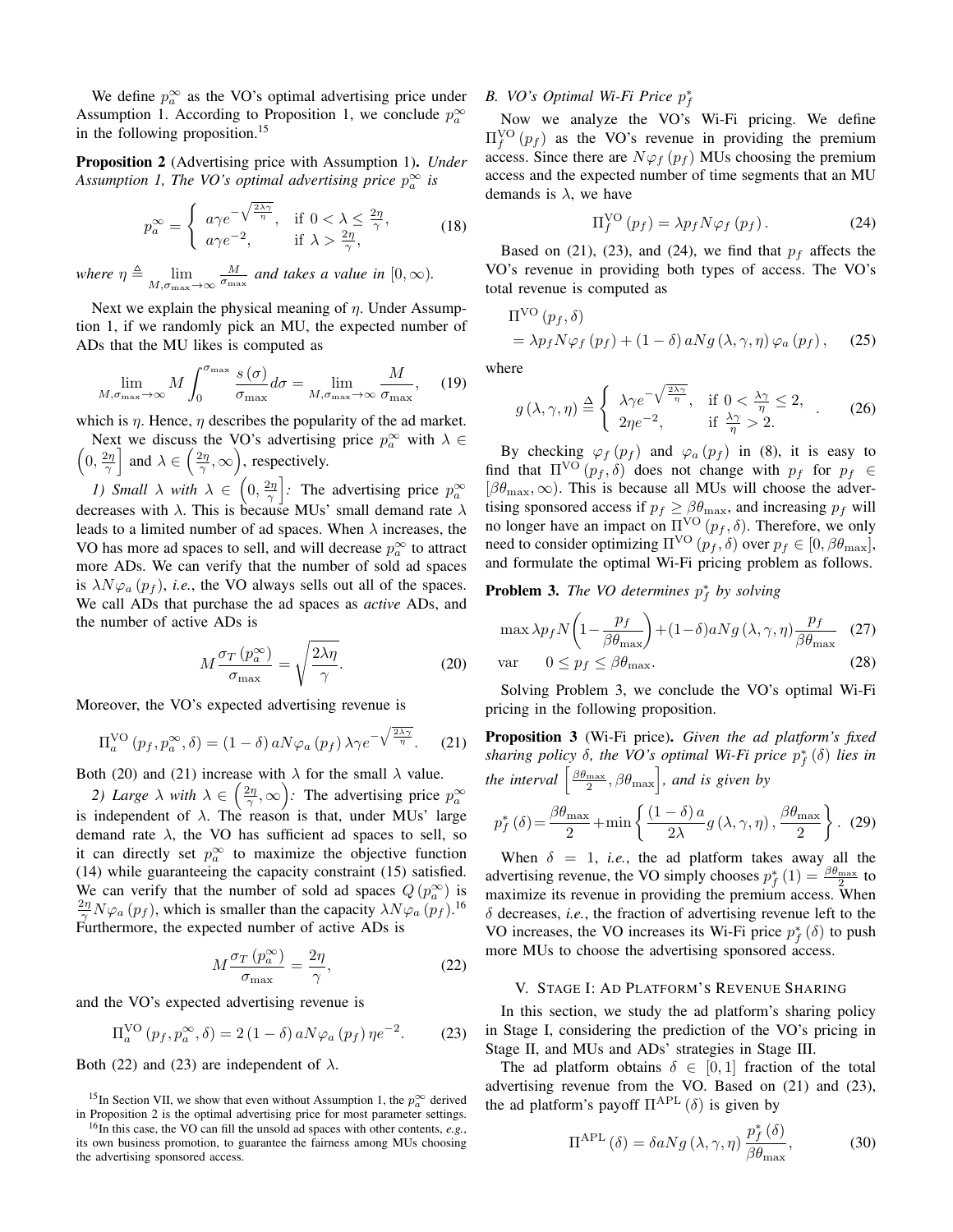where  $p_f^*(\delta)$  is the VO's optimal Wi-Fi price under policy  $\delta$ , and has been given in Proposition 3.

Before computing the optimal  $\delta^*$ , we introduce an *equilibrium indicator*  $\Omega$ , based on which  $\delta^*$  has different expressions. We define  $\Omega$  as

$$
\Omega \triangleq \frac{\lambda \beta \theta_{\text{max}}}{ag\left(\lambda, \gamma, \eta\right)}.\tag{31}
$$

The physical meaning of  $\Omega$  can be interpreted as follows. Based on (8) and (24), the VO's revenue in providing the premium access can be written as

$$
\lambda \beta \theta_{\text{max}} N \varphi_f^2(p_f). \tag{32}
$$

Based on (8), (21), (23), and (30), the total advertising revenue obtained by the ad platform and the VO can be written as

$$
ag\left(\lambda, \gamma, \eta\right) N\left(1 - \varphi_f\left(p_f\right)\right). \tag{33}
$$

Since terms  $\lambda \beta \theta_{\text{max}}$  and  $ag(\lambda, \gamma, \eta)$  act as the coefficients for (32) and (33), respectively,  $\Omega$  intuitively describes the VO's relative benefit in providing the premium access, compared with providing the advertising sponsored access.

Based on the indicator  $\Omega$ , we summarize the ad platform's optimal policy  $\delta^*$  and payoff  $\Pi^{\text{APL}}(\delta^*)$  as follows.

Proposition 4 (Revenue sharing policy). *The ad platform's optimal advertising revenue sharing policy* δ ∗ *is given by*

$$
\delta^* = \begin{cases} 1 - \Omega, & \text{if } 0 \le \Omega \le \frac{1}{3}, \\ \frac{1}{2} + \frac{\Omega}{2}, & \text{if } \frac{1}{3} < \Omega < 1, \\ 1, & \text{if } \Omega \ge 1. \end{cases}
$$
 (34)

Hence,  $\delta^* \geq \frac{2}{3}$ , *i.e.*, the ad platform takes away at least *two-third of the total advertising revenue. The ad platform's corresponding payoff is*

$$
\Pi^{\text{APL}}\left(\delta^{*}\right) = \left\{\n\begin{array}{ll}\n\left(aq\left(\lambda,\gamma,\eta\right)-\lambda\beta\theta_{\text{max}}\right)N, & \text{if } 0 \leq \Omega \leq \frac{1}{3}, \\
\frac{N}{8\lambda\beta\theta_{\text{max}}}(\lambda\beta\theta_{\text{max}}+ag(\lambda,\gamma,\eta))^{2}, & \text{if } \frac{1}{3} < \Omega < 1, \\
\frac{1}{2}ag\left(\lambda,\gamma,\eta\right)N, & \text{if } \Omega \geq 1.\n\end{array}\n\right.\n\tag{35}
$$

#### VI. THREE-REGION STRUCTURE OF EQUILIBRIUM

We analyze the equilibrium outcomes under different values of  $\Omega$  in Propositions 5, 6, and 7, respectively.

## **Proposition 5.** *When*  $\Omega \geq 1$ *, we have:*

- *The ad platform takes all advertising revenue, i.e.,*  $\delta^* = 1$ ;
- *The VO charges the lowest Wi-Fi price, i.e.,*  $p_f^* = \frac{\beta \theta_{\text{max}}}{2}$ *,*<sup>17</sup>
- *The VO only obtains revenue from the premium access, i.e.*,  $\Pi^{\text{VO}} = \Pi_f^{\text{VO}}$  and  $\Pi_a^{\text{VO}} = 0$ .

Condition  $\Omega \geq 1$  implies that providing the premium access is more beneficial to the VO. Hence, the VO charges the lowest Wi-Fi price  $p_f^* = \frac{\beta \theta_{\text{max}}}{2}$  to attract most MUs to choose the premium access.<sup>18</sup> In this case, the ad platform sets  $\delta^* = 1$ and takes away all the advertising revenue.<sup>19</sup>

<sup>17</sup>Here,  $p_f^*$  is the VO's Wi-Fi price in the equilibrium, which is obtained from plugging the value of  $\delta^*$  into the expression of  $p_f^*(\delta)$  in (29).

<sup>18</sup> According to Proposition 3, VO's optimal Wi-Fi price lies in interval  $\left(\frac{\beta \theta_{\text{max}}}{2}, \beta \theta_{\text{max}}\right)$ , so  $p_f^* = \frac{\beta \theta_{\text{max}}}{2}$  is the lowest Wi-Fi price.

**Proposition 6.** When  $\frac{1}{3} < \Omega < 1$ , we have:

- *The ad platform chooses*  $\delta^* = \frac{1}{2} + \frac{\Omega}{2}$ ;
- *The VO sets the Wi-Fi price as*  $p_f^* = \frac{ag(\lambda, \gamma, \eta)}{4\lambda} + \frac{\beta \theta_{\text{max}}}{4}$ ;
- *The VO obtains revenue from both types of access, i.e.,*  $\Pi_a^{\text{VO}}, \Pi_f^{\text{VO}} \neq 0.$

Under condition  $\frac{1}{3} < \Omega < 1$ , the VO generates revenue from both types of access and charges  $p_f^* \in \left(\frac{\beta \theta_{\text{max}}}{2}, \beta \theta_{\text{max}}\right)$ .

**Proposition 7.** When  $0 \le \Omega \le \frac{1}{3}$ , we have:

- *The ad platform chooses*  $\delta^* = 1 \Omega$ ;
- *The VO charges the highest Wi-Fi price, i.e.,*  $p_f^* = \beta \theta_{\text{max}}$ ;
- *The VO only obtains revenue from the advertising sponsored access, i.e.,*  $\Pi^{\text{VO}} = \Pi^{\text{VO}}_a$  *and*  $\Pi^{\text{VO}}_f = 0$ *.*

Condition  $0 \le \Omega \le \frac{1}{3}$  implies that providing the advertising sponsored access is more beneficial to the VO. Hence, the VO charges the highest Wi-Fi price  $p_f^* = \beta \theta_{\text{max}}$  to push all MUs to choose the advertising sponsored access. In this case, the premium access revenue  $\Pi_f^{\text{VO}}$  is zero.

## VII. NUMERICAL RESULTS

In this section, we first study the performance of advertising price  $p_a^{\infty}$  without Assumption 1. Then we compare the payoffs of the ad platform, the VO, and ADs at venues with different values of  $\gamma$  and  $\lambda$ . Finally, we investigate a situation where the ad platform sets a uniform sharing policy for multiple VOs.

# *A. Performance of* p<sup>∞</sup> <sup>a</sup> *without Assumption 1*

In Proposition 2, we have shown that  $p_a^{\infty}$  in (18) is the optimal solution of Problem 2, assuming both M and  $\sigma_{\text{max}}$ going to  $\infty$  (Assumption 1). Now we numerically demonstrate that price  $p_a^{\infty}$  computed based on (18) is optimal to Problem 2 for most finite values of M and  $\sigma_{\text{max}}$  as well.

We choose  $\delta \sim U\left[\frac{2}{3}, 1\right]$ ,  $N \sim U$  [50, 300],  $\gamma \sim U$  [0, 01, 1],  $\lambda \sim U[0.1, 5], a \sim U[1, 3],$  and  $\varphi_a \sim U[0.5, 1],$  where  $U[\cdot]$ denotes the uniform distribution. We change  $M$  and  $\sigma_{\text{max}}$  from 1 to 15. For each  $(M, \sigma_{\text{max}})$ -pair, we compute  $p_a^{\infty}$  by (18), and check whether it also optimally solves Problem  $2.20$  We run the experiment 10,000 times for each  $(M, \sigma_{\text{max}})$ -pair.

In Fig. 5, we plot the percentage of times that  $p_a^{\infty}$  is the optimal solution to Problem 2. We observe that the percentage increases in both M and  $\sigma_{\text{max}}$ . Furthermore, when  $M, \sigma_{\text{max}} \geq$ 6, the percentage is always above 99%.

Observation 1. *Without Assumption 1, the advertising price computed based on*  $p_a^{\infty}$  *in (18) is still optimal for the VO under most parameter settings, even when* M *and*  $\sigma_{\text{max}}$  *are reasonably small.*

<sup>20</sup>Recall that for  $p_a^{\infty}$  in (18), parameter  $\eta$  is defined as  $\lim_{M,\sigma_{\text{max}} \to \infty}$  $\frac{M}{\sigma_{\max}}$ . Now we simply choose  $\eta = \frac{M}{\sigma_{\text{max}}}$  to compute  $p_a^{\infty}$  for the finite M and  $\sigma_{\text{max}}$ situation. In Proposition 1 we have derived the optimal  $p_a^*$  to Problem 2. To verify the optimality of  $p_a^{\infty}$ , we just need to check whether  $p_a^{\infty}$  equals  $p_a^*$ .

<sup>&</sup>lt;sup>19</sup> Although the VO charges a low Wi-Fi price, there are still MUs choosing the advertising sponsored access. Hence, the advertising revenue obtained by the ad platform is not zero.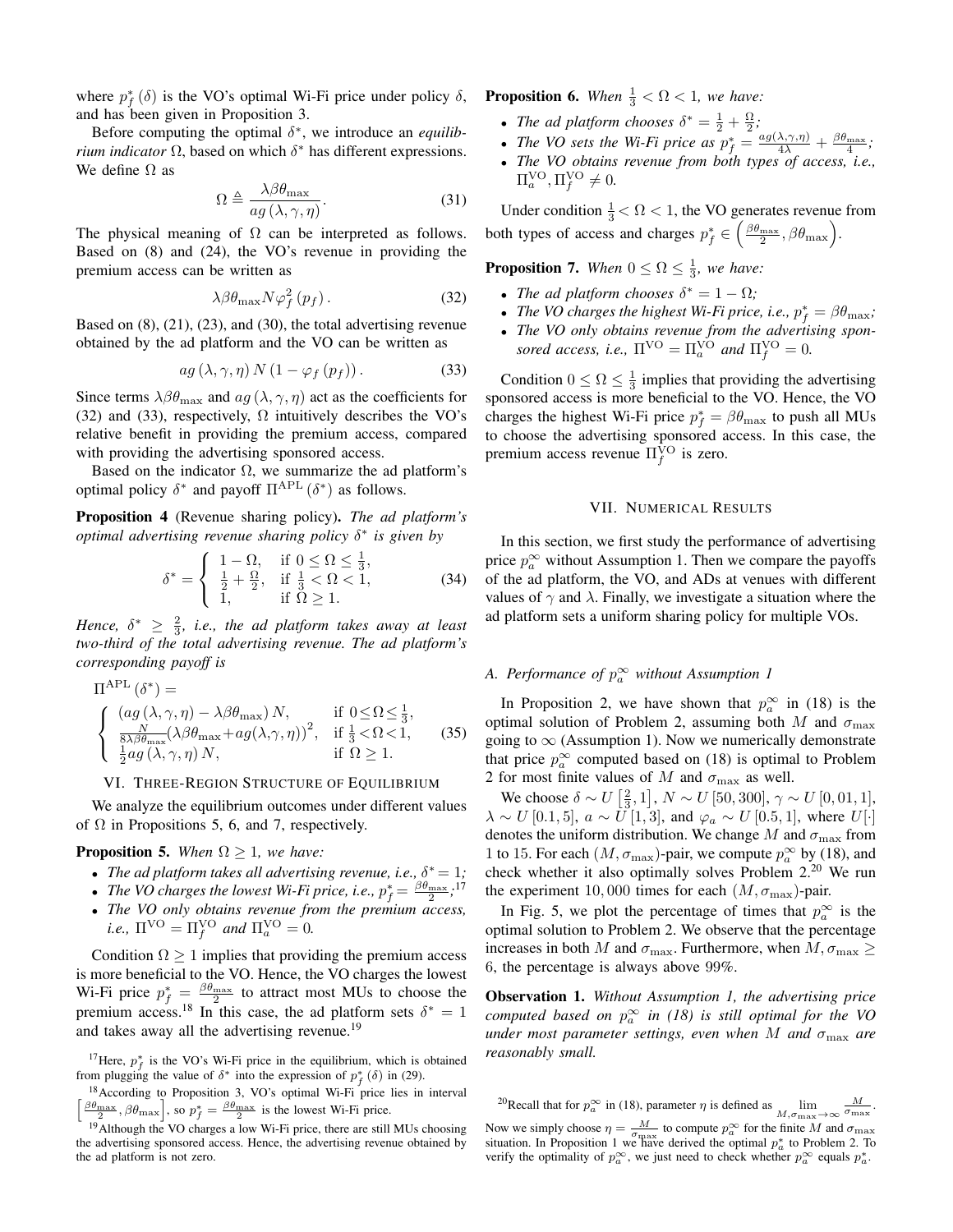

Fig. 5: Performance of  $p_a^{\infty}$  without Assumption 1.



Fig. 8: VO's Total Revenue ΠVO.



Fig. 6: Ad Platform's Payoff ΠAPL.



Fig. 9: AD's Payoff  $\Pi^{\text{AD}}$ 



Fig. 7: Ad Revenue Sharing Policy  $\delta^*$ .



Fig. 10: Uniform Ad Revenue Sharing Policy: VO's Total Revenue Π<sup>VO</sup>

## **B.** Ad Platform's Payoff and  $\delta^*$  with Different  $(\gamma, \lambda)$

Next we compare the ad platform's payoff and revenue sharing policy for VOs with different values of advertising concentration level  $\gamma$  and MUs' visiting frequency  $\lambda$ . We choose  $N = 200$ ,  $\theta_{\text{max}} = 1$ ,  $\beta = 0.1$ ,  $\eta = 1$ , and  $a = 4$ .

Fig. 6 is a contour plot illustrating the ad platform's revenue. The horizontal axis corresponds to parameter  $\gamma$ , and the vertical axis corresponds to parameter  $\lambda$ . The values on the contour curves are the ad platform's payoff, ΠAPL, obtained from venues with different  $(\gamma, \lambda)$  pairs. We observe that the ad platform obtains a large  $\Pi^{\rm APL}$  from the venue with a large  $\gamma$  ( $\gamma > 0.9$ ) and a small  $\lambda$  (1.2 <  $\lambda$  < 1.8). This is because such a venue has a small equilibrium indicator  $\Omega$ . According to Proposition 7, in this case, all MUs choose the advertising sponsored access, and the total advertising revenue is large. Furthermore, the small indicator  $\Omega$  implies that the VO can only rely on the advertising sponsored access, hence the ad platform sets a large  $\delta^*$  (= 1 –  $\Omega$  based on Proposition 7) to extract most of the advertising revenue from the VO.

Fig. 7 is a contour plot illustrating the ad platform's revenue sharing ratio  $\delta^*$ . There are two potential approaches for the ad platform to maximize its revenue: (a) reducing  $\delta^*$  to motivate the VO to push more MUs towards the advertising sponsored access, at the expense of a smaller revenue per ad display; (b) increasing  $\delta^*$  to improve the revenue per ad display, at the expense of making the advertising sponsored access less attractive to the VO. In Fig. 7, ratio  $\delta^*$  first decreases with  $\lambda$ , then increases with  $\lambda$ , which means approach (a) is more effective when  $\lambda$  is small and approach (b) is more effective when  $\lambda$  is large. This is because a large  $\lambda$  leads to a large indicator  $Ω$ , which means that the VO prefers the premium access, even if the ad platform leaves a large proportion of the advertising revenue to the VO.

We summarize the observations in Fig. 6 and 7 as follows.

Observation 2. *The ad platform obtains a large* ΠAPL *at the venue with a large* γ *and a small* λ*, and its optimal revenue sharing ratio* δ <sup>∗</sup> *first decreases and then increases with* λ*.*

## *C. VO's Total Revenue and ADs' Payoffs with Different*  $(\gamma, \lambda)$

We apply the same parameter settings as Section VII-B, and investigate the VO's total revenue and ADs' payoffs at venues with different  $(\gamma, \lambda)$  pairs.

Fig. 8 is a contour plot illustrating the VO's total revenue  $\Pi^{\text{VO}}$ , obtained from the advertising sponsored access and the premium access. We find that the VO with a large  $\gamma$  ( $\gamma > 0.4$ ) and a medium  $\lambda$  (3.5 <  $\lambda$  < 3.9) has a large  $\Pi$ <sup>VO</sup>. The reason is that the ad platform's revenue sharing ratio is relatively small (*i.e.*,  $\delta^* < 0.7$  as shown in Fig. 7). We also observe that when both  $\gamma$  and  $\lambda$  are large ( $\gamma > 0.2$  and  $\lambda > 6$ ), the total revenue  $\Pi^{\text{VO}}$  is not very sensitive to  $\gamma$  and  $\lambda$ . First, based on (25) and (26),  $\Pi^{\text{VO}}$  is independent of  $\gamma$  for  $\gamma \geq \frac{2\eta}{\lambda}$ . Second, when  $\lambda$  increases, the VO's revenue from the premium access  $\Pi_f^{\text{VO}}$  increases, while the VO's revenue from the advertising sponsored access  $\Pi_a^{\text{VO}}$  decreases. Hence, the total revenue ΠVO does not significantly change with λ.

In Fig. 9, we plot the ADs' payoffs  $\Pi^{\text{AD}}$  against the AD type  $\sigma$  under different values of  $\gamma$  and  $\lambda$ . It is easy to see that the ADs with higher popularities (*i.e.*, smaller  $\sigma$ ) have higher payoffs. When comparing curves with the same  $\lambda = 1$  and different values of  $\gamma$  (0.5 and 1), we find that the increase of the concentration level  $\gamma$  makes ADs with small values of  $\sigma$  even more popular, and hence increases their payoffs. ADs with large values of  $\sigma$  will have smaller payoffs accordingly. When comparing curves with the same  $\gamma = 0.5$  and different values of  $\lambda$  (1, 4, and 7), we observe that ADs' payoffs